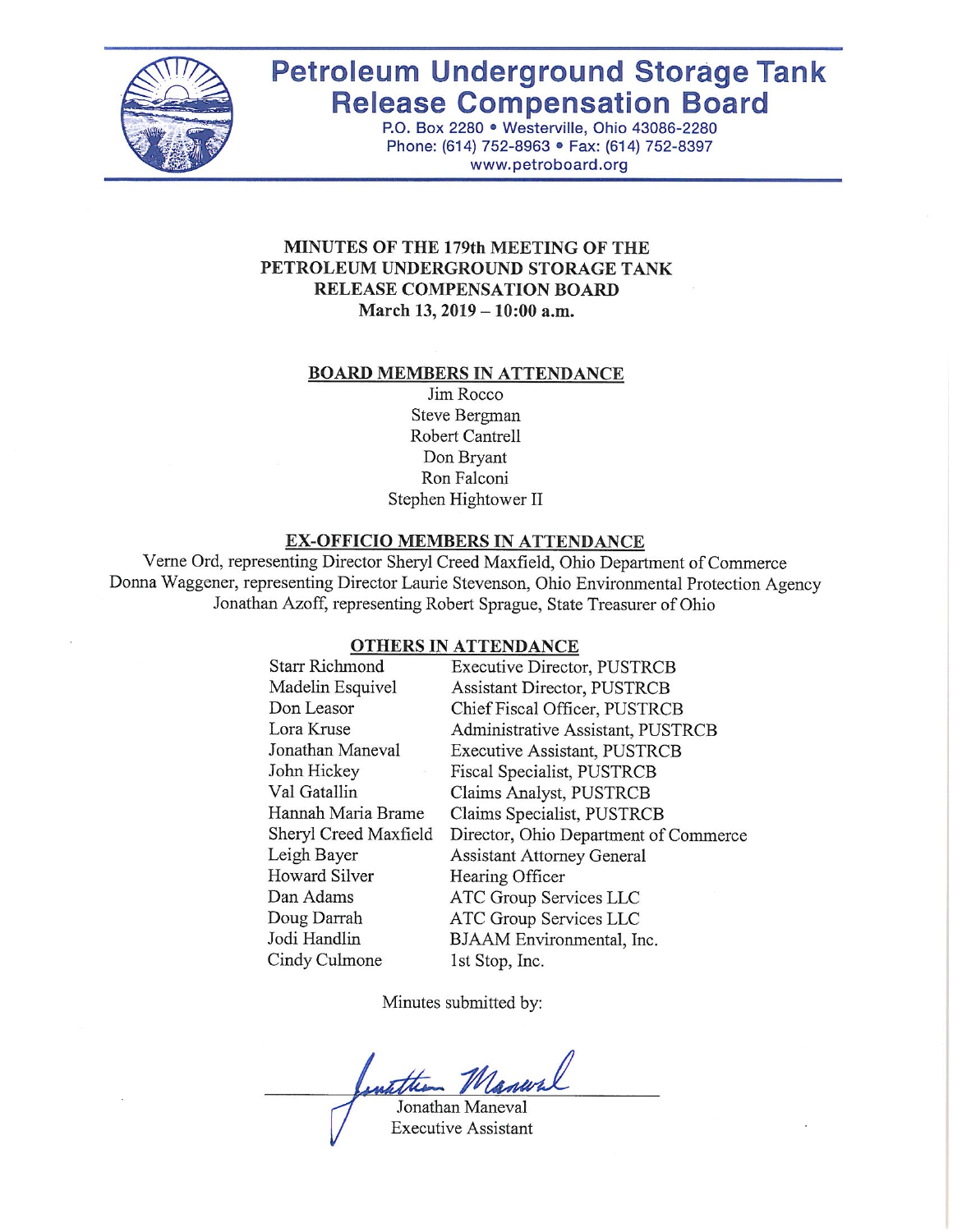# **Call to Order:**

Chairman Rocco convened the one hundred and seventy-ninth meeting of the Petroleum Underground Storage Tank Release Compensation Board on Wednesday, March 13, 2019.

The following members were in attendance: Jim Rocco; Steve Bergman; Don Bryant; Robert Cantrell; Ron Falconi; Stephen Hightower II; Verne Ord, representing Director Sheryl Creed Maxfield, Ohio Department of Commerce; Donna Waggener, representing Director Laurie Stevenson, Ohio Environmental Protection Agency; and Jonathan Azoff, representing Robert Sprague, State Treasurer of Ohio.

The following members were not present: Scott Fleming, John Hull, and Tom Stephenson.

Chairman Rocco welcomed Sheryl "Sherry" Creed Maxfield who was appointed Director of the Department of Commerce in January 2019. Director Maxfield briefly introduced herself and discussed her past experience with the Attorney General's Office and her prior work with the Board. The Chairman then welcomed Jonathan Azoff, who was attending on behalf of State Treasurer Robert Sprague. Mr. Azoff briefly shared his role overseeing management of the state's debt and mentioned he would also be working with the investment component of the office.

# **Minutes:**

Chairman Rocco asked if there were any comments or questions regarding the minutes from the January 9, 2019 Board meeting and there were none. Mayor Falconi moved to approve the minutes. Mr. Bryant seconded. A vote was taken and all were in favor. Mr. Hightower was not present for the vote. The minutes were approved as presented.

#### **BUSTR Report:**

Chairman Rocco called upon Verne Ord, Interim Bureau Chief, to present the Bureau of Underground Storage Tank Regulations' (BUSTR) report.

Mr. Ord reported that Pat Bulzan had moved into the enforcement coordinator position working with underground storage tank (UST) compliance. He commented that she had recently undergone surgery and would be returning to work in about 30 days.

Mr. Ord said the U.S. Environmental Protection Agency (U.S. EPA) provided \$65,000 of grant money to identify parties responsible for the cleanup of petroleum releases. He said BUSTR has contracts with three vendors to search records to identify the parties responsible for the cleanup at 65 sites, and as of March 8, 2019, the vendors had completed their research for 46 sites.

Mr. Ord stated that 74 BUSTR regulated sites are involved in the Abandoned Gas Station Cleanup Grant Program administered by the Ohio Development Services Agency. He said that 76 grants have been awarded and 15 applications were currently under review. He said that 16 properties have been cleaned up and were ready for redevelopment. He noted that \$14,134,661 of the grant money has been awarded.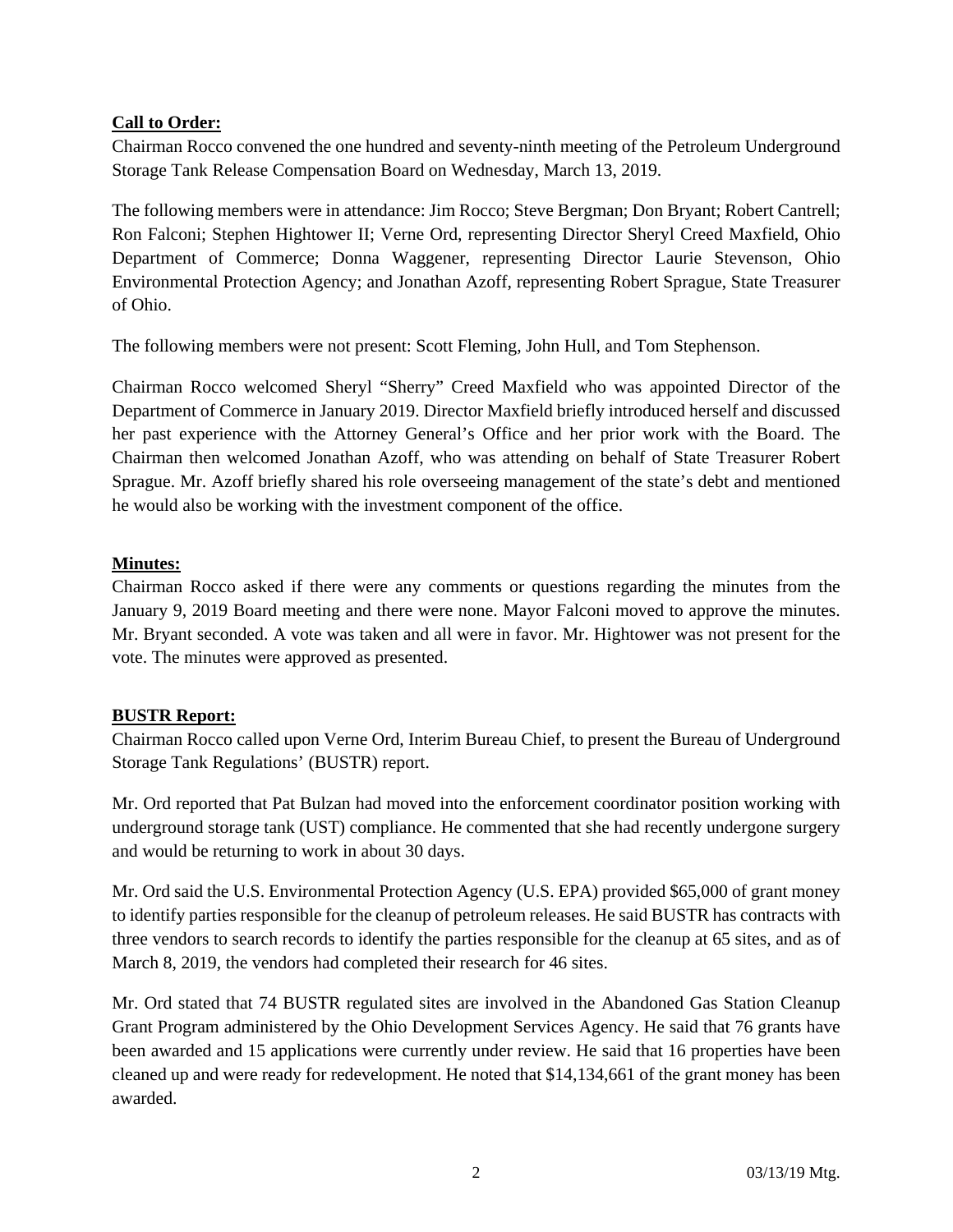Mr. Ord stated that BUSTR is operating in the first year of a two-year LUST (leaking underground storage tank) grant, which ends June 30, 2019. He said the U.S. EPA has not indicated how much funding will be provided for the second year of the grant. He said the second year of the UST grant ends on June 30, 2019, and an application for federal grant assistance for fiscal years 2020 and 2021 will be submitted in the near future.

Mr. Ord said that BUSTR employees had completed their annual ethics-training requirement as well as training dealing with security issues concerning electronic equipment and the protection of customers' confidential information. He stated that 16 individuals from delegated fire departments completed the certified installer course and 14 individuals completed the certified inspector course.

Mr. Ord reported that the Joint Committee on Agency Rule Review approved an extension request for the filing of the Revolving Loan Fund rule, which is going through the five-year rule review process. He said they anticipate filing the rule in early May with an effective date in August. He said the change will be the incorporation of a date concerning the unified rules of the federal government.

Mr. Ord stated that the project to update the OTTER (Ohio Tank Tracking & Environmental Review) database to report statistics to the U.S. EPA has been completed. He noted that Ohio is the only state in the region that will be reporting the new numbers required by the U.S. EPA at this time. He explained that either the other states have not updated their rules, or their databases are not yet equipped to generate the required reports.

Mr. Ord reported that, as of March 1, 2019, a total of 7,294 operational compliance inspections were performed for the three-year inspection cycle. He noted that 50 more compliance inspections need to be performed to complete the three-year inspection cycle and then it will begin all over again. He stated that, as of March 8, 2019, a total of 218 NFAs (no further actions) had been generated and this was about 16% behind the target set by the U.S. EPA.

Mr. Ord reported that, as of March 1, 2019, there were 21,172 registered USTs, which is about 250 fewer USTs from the previous year. He reported that there were 3,542 UST owners, which is similar to the number of tank owners in previous years. He said there were 7,143 registered facilities, which is roughly 75 to 100 fewer facilities than the previous year. He said there are 2,163 active petroleum releases and 1,377 active UST closures. He stated that BUSTR has granted no further action status for 30,556 petroleum releases since the inception of the program.

Chairman Rocco asked how the tank inspections were going. Mr. Ord said that in the first three-year inspection cycle the compliance rate was pretty low at roughly 45-55% and they are continuing to see those same statistics. He noted the compliance inspectors are examining corrosion protection equipment, spill and overfill prevention equipment, containment sumps, and release detection equipment. He said this determines the technical compliance rate. He said a separate set of requirements looks at operator training records, financial responsibility records, and the new walkthrough inspection records.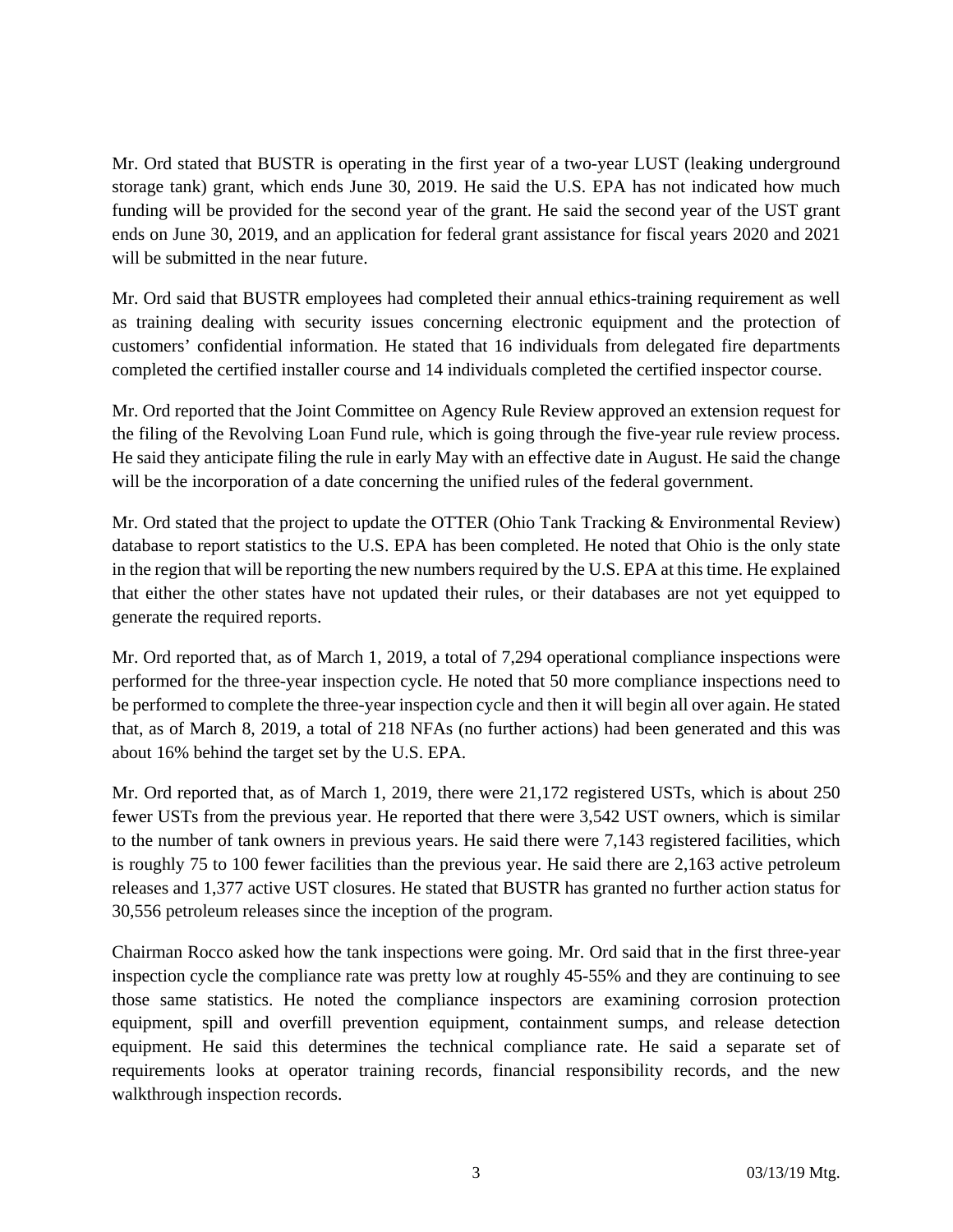Chairman Rocco said his guess is that a high number of spill buckets will need to be replaced as a result of the regulations requiring containment sump testing. Mr. Cantrell commented that he recommends the use of double-walled containment sumps with sump sensors and noted that he is not an advocate of filling sumps up with water to test for tightness. Chairman Rocco explained that the U.S. EPA has approved a new low-level test method that permits the containment sumps to only be filled to the level of the sensor. He noted this significantly reduces the amount of testing liquid needed and reduces the costs of handling and disposal of the water.

#### **Financial Reports:**

Chairman Rocco called upon Don Leasor, Chief Fiscal Officer, to present the financial reports.

# *December and January Financials*

Mr. Leasor said the December and January financials were emailed to each member. He asked if there were any questions or concerns regarding these reports and there were none.

Mr. Leasor reported as of March 12, 2019, the unobligated account balance is \$26.6 million. He said this amount includes \$11.6 million in STAR Ohio (State Treasury Asset Reserve of Ohio) and the custodial account, and \$15 million invested in U.S. treasuries and U.S. agency callable bonds. He noted that \$2 million invested in treasuries and bonds had matured at the end of January and in accordance with the recommendation of the Treasurer's Office, \$1 million was invested in a four-year agency bond with a rate of return of 2.6%. The other \$1 million was left in STAR Ohio, which was yielding 2.55%.

Mr. Leasor stated that at the June 2018 Board meeting, \$9 million was obligated for the payment of claims and the obligated account balance as of March 12, 2019, was \$4.9 million.

Mr. Leasor said that as of January 31, 2019, expenses should be at 58.3% of the amount budgeted for the fiscal year. He said the claims expense for the month of January was about \$735,000, and to date, approximately \$4.2 million had been paid for claims for fiscal year 2019.

Mr. Leasor reported that as of January 31, 2019, approximately 100% of the budgeted revenues, net of refunds, had been collected. He said information on refunds and fee collections would be presented later with the compliance and fee assessment report.

Mr. Leasor reported that operating expenses for the month of January were approximately \$178,000. He said as of January 31, 2019, rent expense was 65.7% of the amount budgeted. He explained that this amount includes the lease payment for the month of February, which was paid in the month of January. He reported that legal and professional expenses were 77.8% of the amount budgeted. He explained that these expenses include fees for the Assistant Attorney General's services from the fourth quarter of fiscal year 2018 and the first two quarters of fiscal year 2019, as well as payments for the annual audit and the services of the actuarial firm used to assist with the development of the unpaid claims liability estimate, and the STARRS (Statistical Tank and Reimbursement Records System) database maintenance contract.

Mr. Leasor stated that employee expenses are at 80.9% of the amount budgeted. He said these expenses include the catering costs for the Rules Committee meetings and the Ashland mediation. He said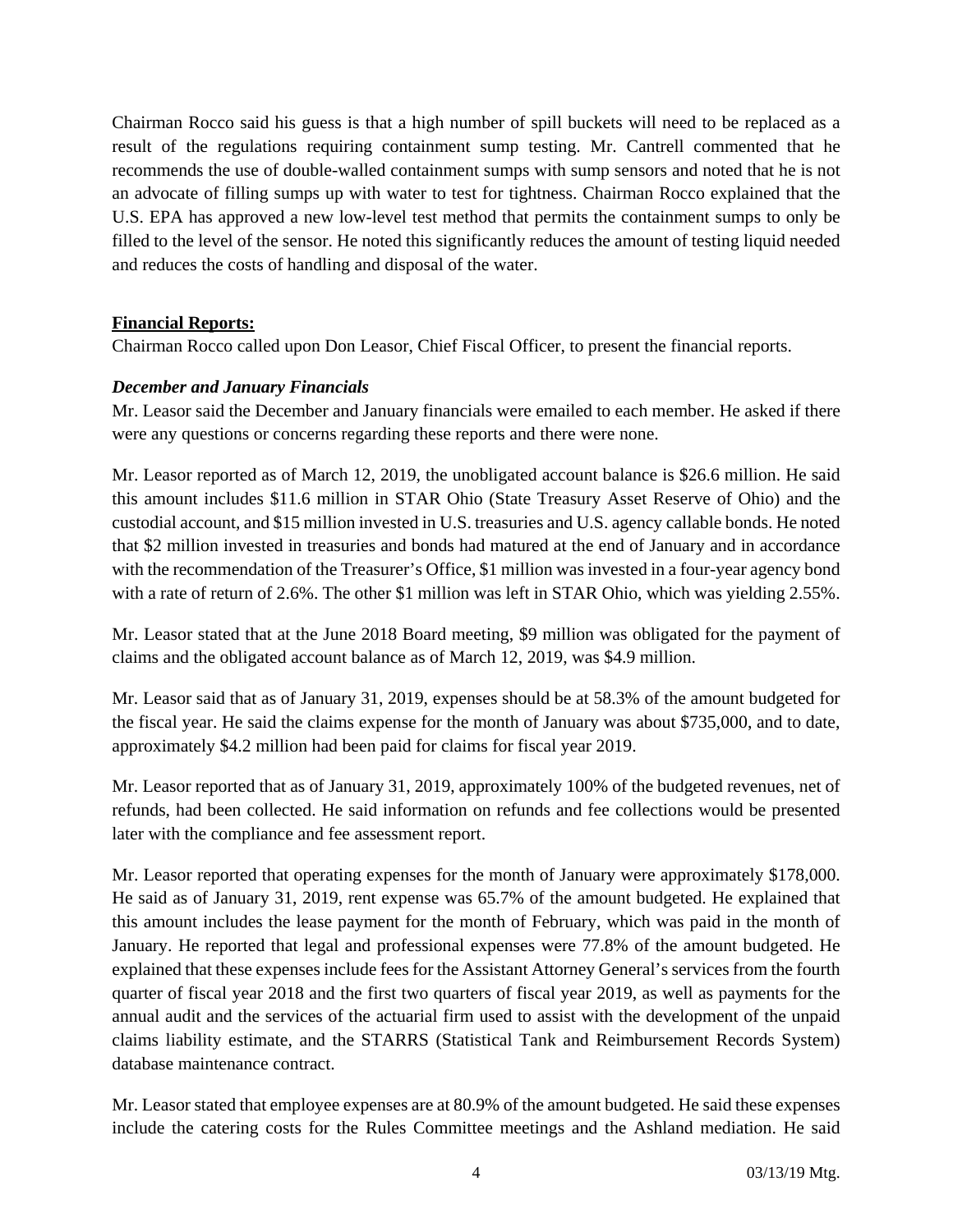postage expenses were 76.6% of the amount budgeted. He said this was due to postage fees for the final quarter of fiscal year 2018 being paid in August of fiscal year 2019. He said these charges include fees for the annual fee statement mailing, which is sent by certified mail. He said that other expenses are at or below where they should be at this time in the fiscal year.

# *Estimated Unpaid Claims Liability Report*

Mr. Leasor directed the members to the Estimated Unpaid Claims Liability reports that were included with the members' notebooks. He explained that the report is an estimate of the unpaid claim liability of the Fund and was included as part of the audited financial statements.

Mr. Leasor said that as a result of ongoing litigation, the review and settlement of claims filed by four major oil companies had been suspended. He said in order to determine whether the suspension of these claims was impacting the liability estimate, the Board had contracted with an independent actuary to assist in the development of the estimate of unpaid claim liabilities for the fiscal year ending June 30, 2018.

Mr. Leasor stated that claims associated with 219 releases were suspended due to litigation. He noted that 164 of these releases had been granted NFA status and the remaining 55 releases were still undergoing corrective actions. He said the actuary firm was provided with the information concerning the suspended claims along with all historical claim data from the database. Chairman Rocco asked if all costs for the NFA sites had been received and Mr. Leasor indicated that nearly all costs should have been submitted. The Chairman said, assuming all costs have been submitted, there would be no need to establish an estimate for the NFA'd releases since the costs are known. Mr. Leasor explained that because the claimed costs have not been reviewed, the estimate indicates how much of these costs will be attributed toward the deductible or disallowed.

Mr. Leasor provided a summary of the process and methods used to develop estimates of the ultimate losses for the claims. He pointed out that there is an estimate for claims reported to the Board by June 30, 2018, and a second estimate for claims that were incurred but not yet reported. He noted this includes applications for eligibility that had not been determined as of June 30, 2018, as well as an estimate for releases discovered on before June 30, 2018, for which an eligibility application had not yet been submitted. He said the estimate for the non-held claims determined eligible by June 30, 2018, was \$17.8 million and the estimate for the incurred but not reported non-held claims was \$2.3 million. He explained that the actuarial firm estimated the suspended claims determined eligible to claim against the Fund by June 30, 2018, to be \$22.1 million and the incurred but not reported held claims to be \$360,000. He said these numbers added together provides the total liability of unpaid claims, which is estimated at \$42.6 million.

Mr. Leasor explained that as part of the audit, the auditors submitted both reports to a separate actuarial firm, who reviewed them and provided a favorable opinion on the soundness of the methods used to develop the estimate, along with the reasonableness of the assumptions, selections, and findings.

Chairman Rocco commented that the estimate is now built using 25 years' worth of data and reflects the Fund's liability in real dollars; in which he has a lot of faith. He commented that the suspension of claims has somewhat complicated the estimate, which is why the actuarial firm was brought in to look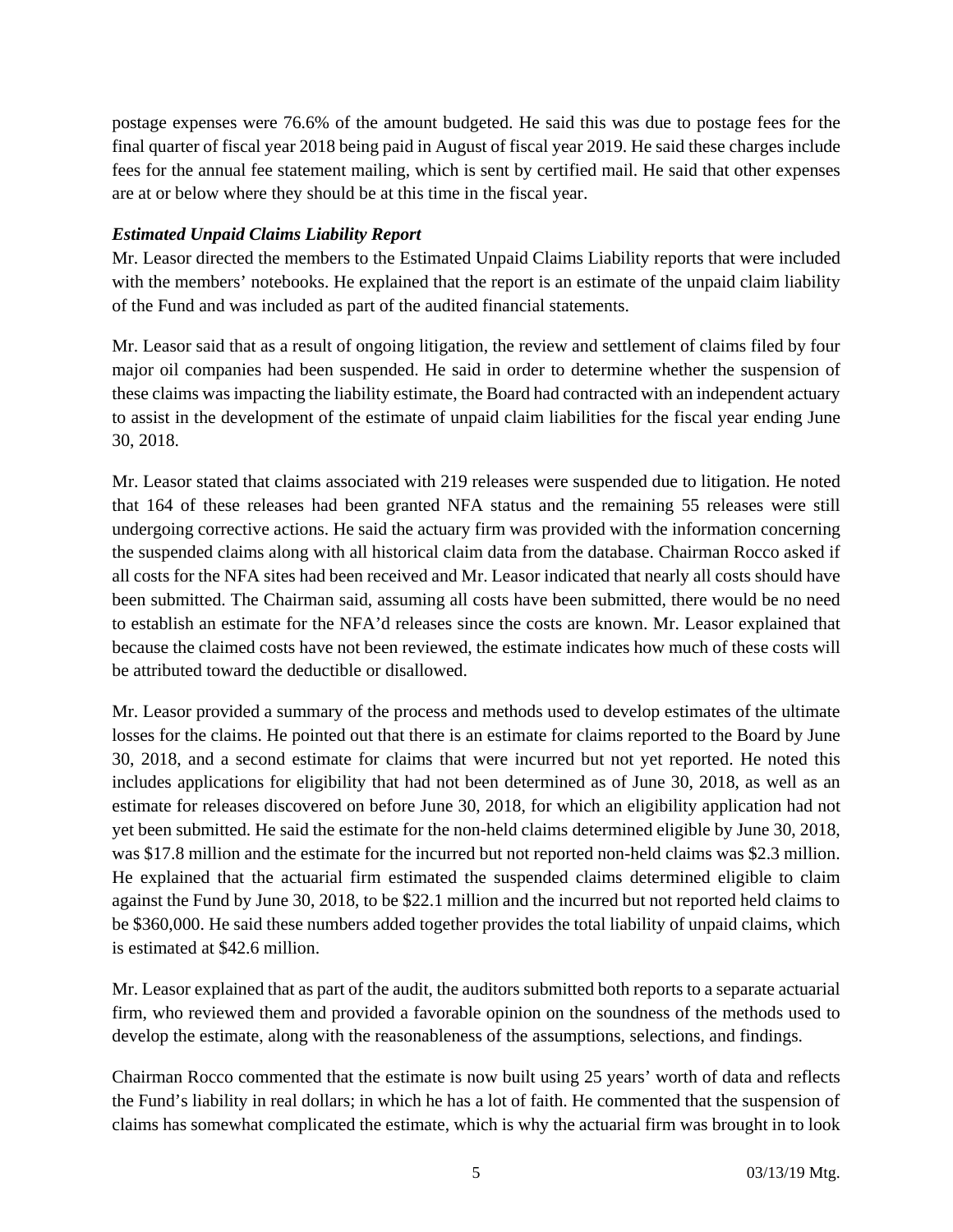at the claims that are not being processed and to give a third-party opinion of what is a reasonable loss estimate for those suspended claims. He explained that these liability estimates are used when making decisions concerning fees and budgets, and why it is appropriate to build and maintain the loss reserve.

# **Compliance and Fee Assessment Report:**

Chairman Rocco called on Madelin Esquivel, Assistant Director, to present the compliance and fee assessment report.

Ms. Esquivel reported, as of February 28, 2019, refunds totaling \$65,710 had been paid to 67 owners for the 2018 program year. She said that \$27,260 in refunds was used to offset prior years' outstanding fees. She said the refunds paid and the credits applied to outstanding fees total \$92,970, which is 41% of the refund goal of \$225,000 that was set for the program year. She reported that the pending refunds total about \$1,400,000.

Ms. Esquivel said as of February 28, 2019, the fees collected by the Attorney General's Office and Special Counsel less collection costs totaled \$134,369. She said 16 owners with outstanding fees totaling \$64,220 had been certified to the Attorney General's Office for collection since July 1, 2018. She said the unpaid 2018 program year's fees would be sent for collection within the next month.

Ms. Esquivel said seven Orders Pursuant to Law were under appeal and information to support the appeals is expected. She said that one Determination to Deny a Certificate of Coverage was under appeal and a hearing for that appeal was held in August 2017. The Board upheld the determination, and it was then appealed to the Court of Common Pleas.

Ms. Esquivel stated that three Ability to Pay Applications were currently under review. The Ability to Pay program allows former UST owners experiencing financial difficulty to apply for and receive a determination of their ability to pay delinquent fees.

Ms. Esquivel reported that as of March 5, 2019, a total of 2,925 Certificates of Coverage had been issued thus far for program year 2018. She said there were 115 Applications for Certificates of Coverage currently being processed, 43 unresolved Pending Denials, and 34 unresolved Determinations to Deny a Certificate of Coverage.

Ms. Esquivel stated that there are 44 uncashed refund checks, totaling \$47,135. She said there were 13 owners with pending refunds totaling \$28,860 who have been sent letters notifying them that more information is needed before their refunds may be issued. She said there were 33 owners with pending refunds totaling \$64,120 for which information had been requested, but no responses have been received.

#### **Claims Reports:**

Chairman Rocco called on Lora Kruse, Claims Administrative Assistant, to present the claims reports.

Ms. Kruse reported that as of March 1, 2019, the total maximum liability of in-house open claims is \$31.2 million. She said using the historical average claim payout ratio of 75%, the anticipated liability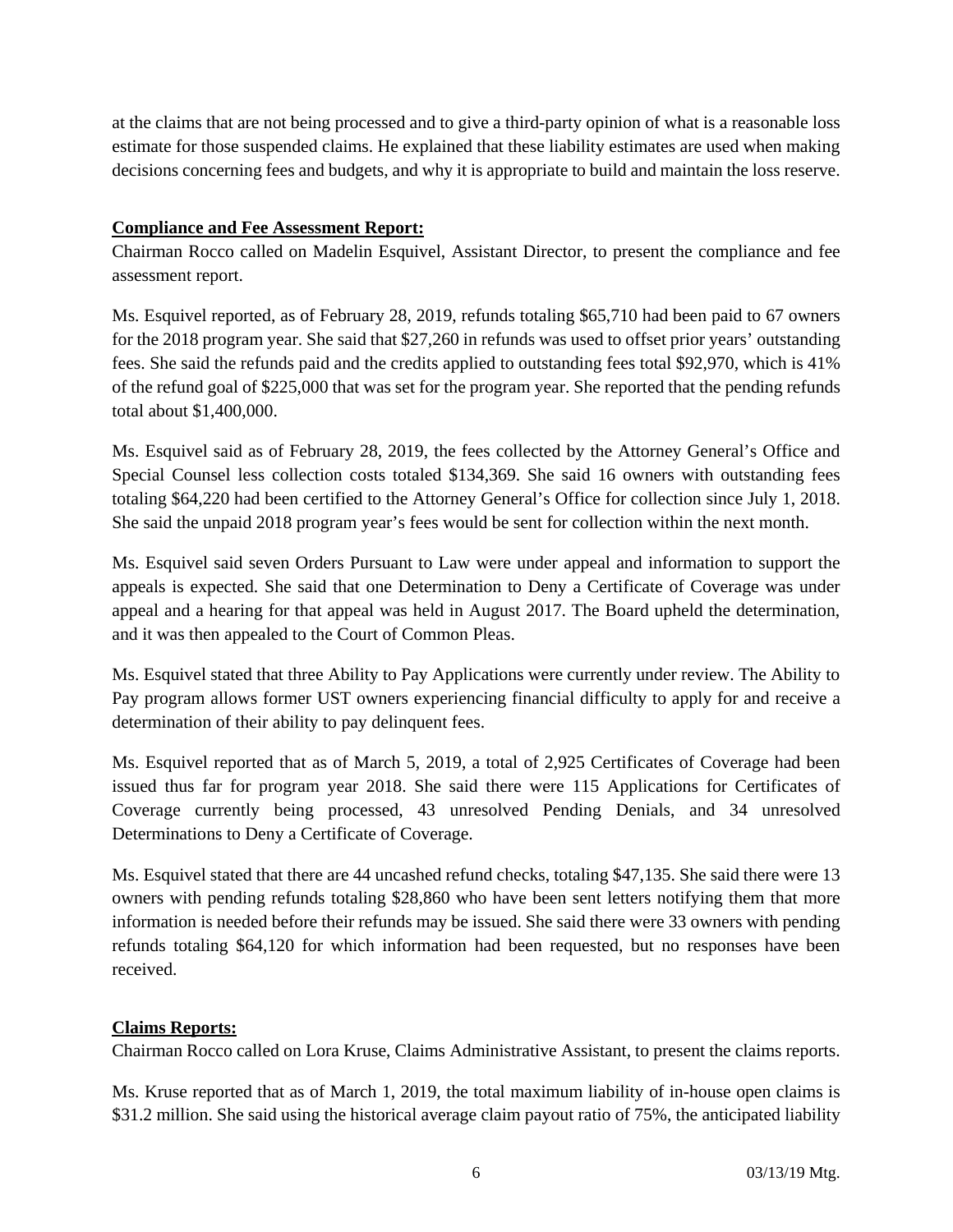of unpaid in-house claims is about \$23.4 million. She said currently, a total of 1,560 claims with a total face value above the deductible amount were pending review. She noted that claims received in the month of December 2018 are being reviewed by the staff. She noted that as of March 1, 2019, a total of 13 claim settlement determinations were under appeal. She said that since the January Board meeting, two new claim appeals were received. She said an appeal response and two settlement addendums were issued in the month of February and the two settlement addendums were accepted on March 7, 2019.

Ms. Kruse reported that in the eight months of program year 2018, a total of 371 claims were received and 269 claims were settled or closed. She stated that the average payout per claim application was \$11,359, which calculates to an average payout ratio of 82.3%. She said the average percentage of disallowed costs is 15.2% for program year 2018.

Ms. Kruse said for program year 2018, a total of 56 eligibility applications were received and 34 eligibility determinations were issued. She noted that of the 34 determinations, 24 were approved and 10 were denied. She said that during the month of February, seven applications were received and seven eligibility determinations were issued. She said that of these determinations, three were approved and four were denied for no corrective actions being required. She said as of March 1, 2019, 49 eligibility applications are pending review and four determinations are under appeal. She said that so far in the month of March, nine eligibility determinations had been issued.

Ms. Kruse reported that as of March 1, 2019, a total of 50 cost pre-approval requests were pending review. She said that during the month of February, 19 cost pre-approval requests were received and eight cost pre-approval notifications were issued. She added that so far in the month of March, 13 cost pre-approval notifications had been issued.

#### **New Business:**

#### *Administrative Appeal*

Chairman Rocco called upon Howard Silver, the Board's hearing officer, to present the Report and Recommendation regarding the appeal of the claim settlement determination issued to Seaway Gas & Petroleum Inc.

# **Claim # 9555-0001/02/15/96-J, Owner – Seaway Gas & Petroleum Inc. 1690 Columbus Road, Cleveland**

Hearing Officer Silver said the case being presented to the Board involved an appeal filed by Seaway Gas & Petroleum Inc. (Seaway Gas) concerning a release that occurred in Cleveland, Ohio. He said the site has operated as a gas station since 1972 and in 1996 a release was discovered. He said thereafter an investigation ensued and corrective action activities have occurred. He explained that as Seaway Gas would incur costs they would submit applications for reimbursement to the Fund in the form of a claim. He said a series of claims had been submitted for reimbursement beginning with an "A" claim, followed by a "B" claim, and so on. He said the subject claim being discussed was the "J" claim.

Mr. Silver said the J claim covered work that occurred from January 21, 2014 to September 12, 2014, which was needed in order to provide additional information requested by BUSTR. He said the work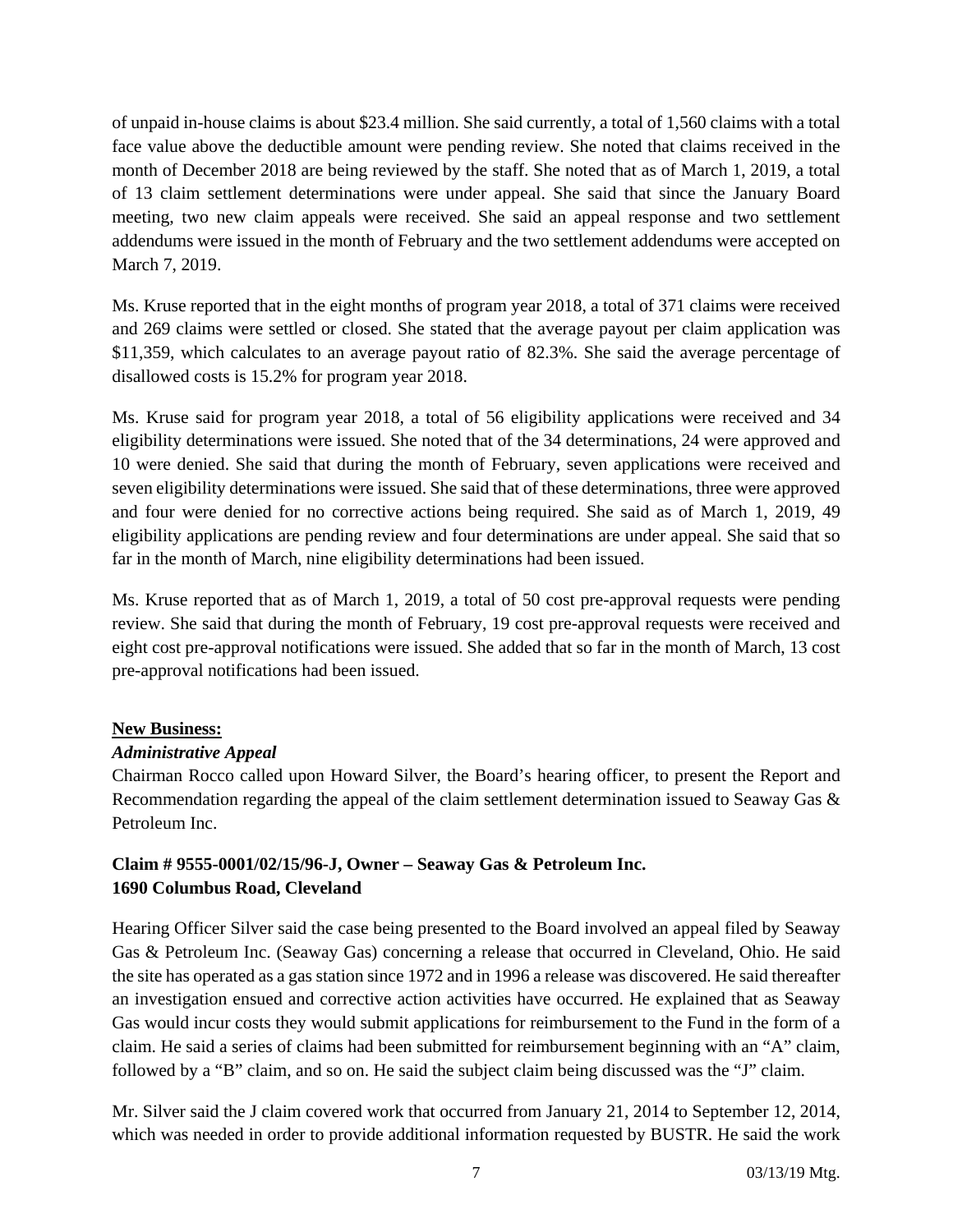involved the installation of soil borings and monitoring wells with a report to be submitted to BUSTR by June 1, 2014. He explained that this date was important because Seaway Gas and the environmental firm assisting it requested an extension of that June 1, 2014 deadline. However the extension request was not filed with BUSTR until June 23, 2014, after BUSTR's deadline had come and gone. He said that since their request for an extension was submitted after the June 1, 2014 deadline, the date to file an application for reimbursement of the related costs was June 1, 2015.

Mr. Silver said that Seaway Gas and the environmental engineering firm, GETCO, Inc., that was assisting it did not have a standard procedure established for the submission of the reimbursement claims. He explained that sometimes GETCO, Inc. would send in the claims while other times Seaway Gas would mail them in. He stated that at the hearing there was testimony from the president of Seaway Gas and testimony from the president of GETCO, Inc. and both said they had no recollection of sending in the claim, but they were sure it was sent in on time. They said that it was handled in exactly the same manner as the other claims for which there had been no problems.

Mr. Silver said there was evidence in the record that on March 10, 2015, GETCO, Inc. put together an email with an attachment that they attempted to send to the Board. He said immediately after they attempted to transmit it, they received a message indicating the email could not be delivered because the attachment exceeded the maximum message size. He said the only evidence in the record of the J claim actually being received by the Board was a claim with the agency time stamp dated August 11, 2017. He reiterated that the deadline for filing the application was June 1, 2015, but August 11, 2017, was the soonest point the evidence shows the claim was received by the Board.

Mr. Silver explained that the Director of the Fund reviewed the claim application and determined that the costs were not timely filed and a letter was sent to Seaway Gas explaining that because it was not timely filed, the claimed costs of \$13,726 were denied. He said Seaway Gas filed an appeal within 30 days and thereafter a hearing was held with testimony and the submission of documents. He said he reviewed the Board's rules concerning reimbursement and the appropriate filing of an application within the timeframe set by the rules, and found that the Director's conclusion was correct as a matter of fact and law. He therefore recommended to the Board that the decision be affirmed.

Mr. Silver said he thought the untimely submission of the claim was simply an unfortunate oversight. He noted that there was evidence in the record from 2017 where staff of GETCO, Inc. wrote memos indicating the J claim was not properly completed. He said the memos were dated in April 2017 and in August of 2017, the J claim finally arrived. Mr. Silver said that the Board's witness also testified that there were some other problems with the application concerning the number of hours claimed and the requested reimbursement being above a certain level, but that issue became moot because of the untimeliness of the entire claim.

Chairman Rocco asked why the email rejected by the server was not significant. Mr. Silver said the email was never received because the attachment was simply too big, and in his opinion the email is not dispositive because the rules and the statute require that it be received and not simply sent. Mayor Falconi asked whether they knew it was not received, and Mr. Silver confirmed there was a message indicating the transmission error, and noted there was no second attempt to send it or any other follow up until two years later. Mr. Bergman asked if it is known what it was that they were trying to send in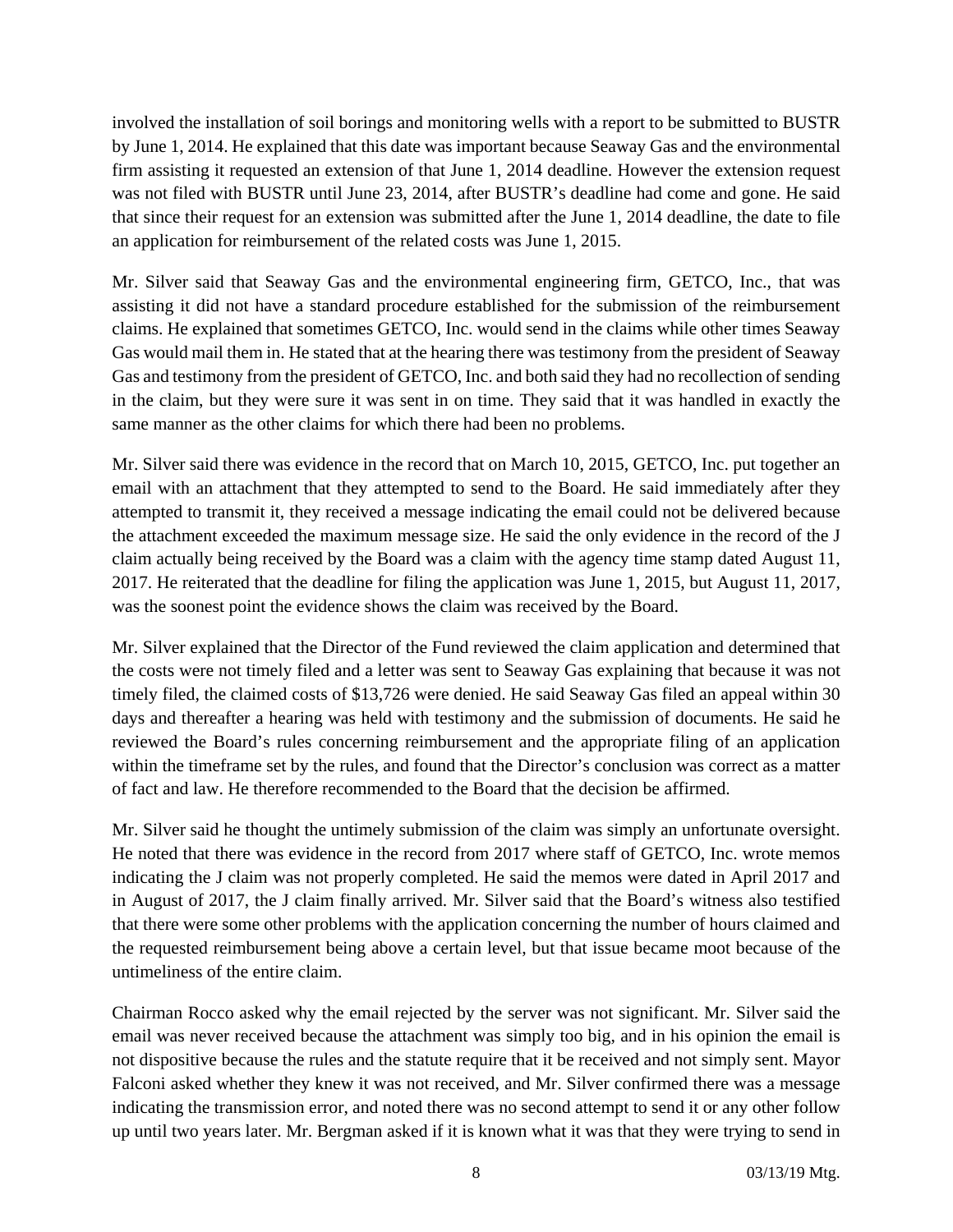the email. Mr. Silver said there was an attachment but he did not see it and he is only presuming it related to the J claim because of the time period it was sent. Mr. Bergman pointed out that they admitted it wasn't complete and that's the reason it wasn't sent until two years later.

Mr. Silver said there was an argument by Seaway Gas that they completed the work by September [2014] and that's when the request for reimbursement was sent to the Board. However, it was noted that the invoice had not been paid, and the bank did not post the check until the following year. He explained that a claim for reimbursement cannot be filed before the invoices are paid.

Chairman Rocco stated that the Board would need to act on the hearing officer's recommendation and Mayor Falconi moved to adopt Mr. Silver's recommendation. Mr. Bergman seconded. The Chairman clarified that the motion was to adopt the findings of facts, conclusions of law, and the recommendation of the hearing officer that the January 17, 2018 settlement determination issued by the Director of the Financial Assurance Fund to Seaway Gas & Petroleum, Inc. comprises valid state action as a matter of fact and law and it be upheld. He then called for a roll call. The following members voted in the affirmative: Ms. Waggener and Messrs. Rocco, Bergman, Bryant, Cantrell, Falconi, Hightower, Ord, and Azoff. There were no nays.

# *Hardship Applications*

Chairman Rocco called upon Starr Richmond, Executive Director, to present the hardship applications.

Ms. Richmond stated that the Board's rule 3737-1-08 provides for an owner experiencing financial hardship to apply for hardship status with the Fund. She said granting hardship status allows for the acceleration of the review of the claims submitted by the owner. Ms. Richmond noted that granting hardship status does not increase the amount of reimbursement to the tank owner. She stated that accelerating the review of the claim reduces the financial burden the owner would experience if the claims were reviewed and settled in the normal course of business. She said, once granted, the hardship status remains in effect for a two-year period and at that time, the owner may reapply for hardship status.

Ms. Richmond stated that in determining hardship status, the application and a minimum of two years of income tax records are reviewed. She said, in addition, a U.S. EPA financial capacity test is used to evaluate the owner's cash flow and determine whether the owner is able to carry debt, in which case, the owner could finance the costs of corrective actions over time.

#### **Claim # 18752-0001/06/11/08, Owner – Charles Hanrahan**

Ms. Richmond said that Charles Hanrahan is the responsible person for a release that was discovered in 2008 when tanks were removed at 3718 Lawrenceville Drive in Springfield, Ohio. She said this is his ninth request for hardship status.

Ms. Richmond said, to date, the Fund has reimbursed or direct paid about \$745,000 to clean up this release. She said there is one claim with a face value of almost \$28,000 pending review and the estimated cost of corrective actions for the next 12 months is \$55,000.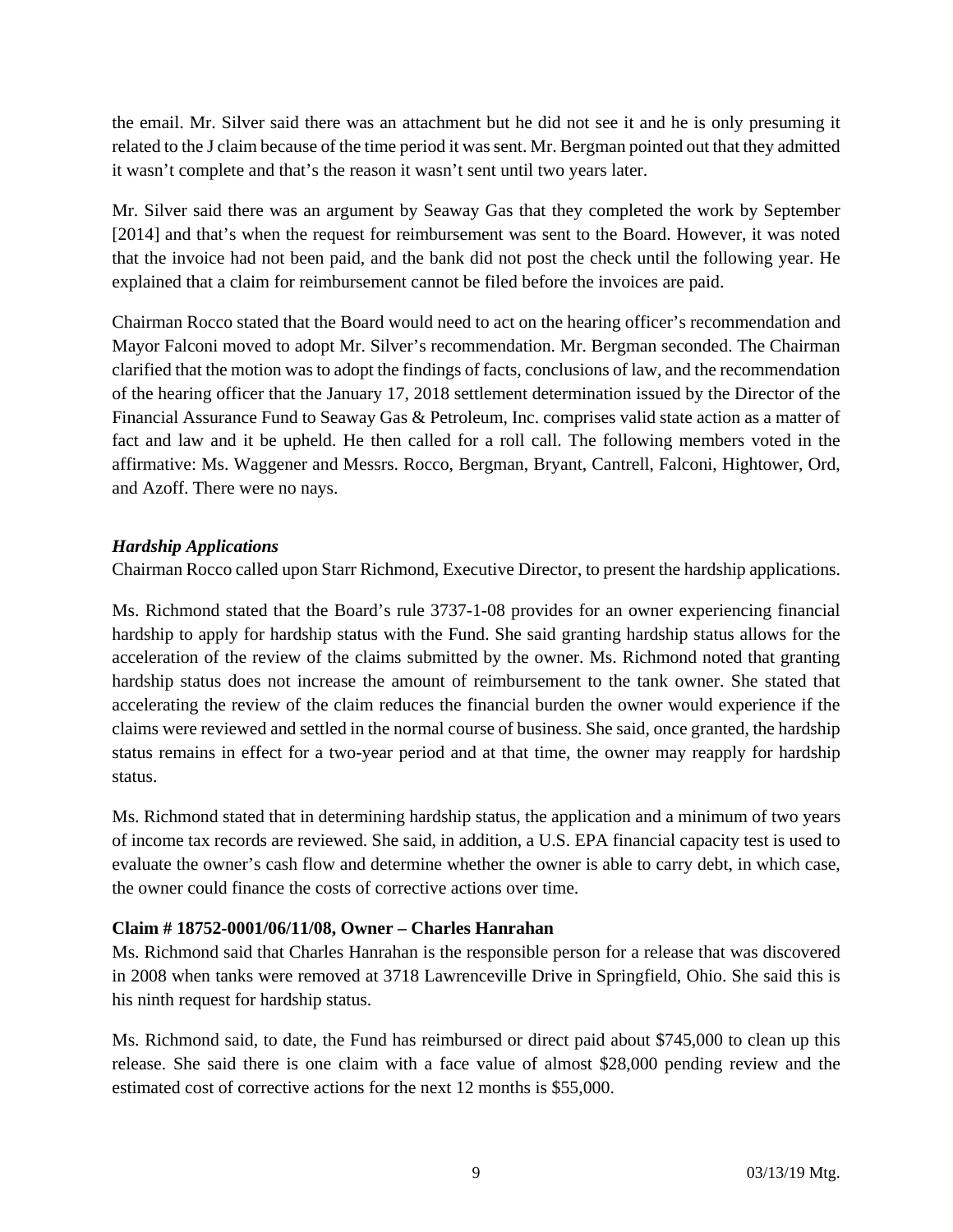Ms. Richmond said Mr. Hanrahan and his wife's combined annual income is \$66,700, which slightly exceeds their annual living expenses. She noted he has about \$9,400 of cash on-hand and also has IRA investments totaling \$97,500. She said he currently has outstanding debt of \$63,000.

Ms. Richmond said the U.S. EPA financial capacity test, which is based on cash flows anticipated over a three-year period, estimates that he can afford additional cleanup costs of just over \$11,000. She said given the anticipated costs for the next year are expected to be \$55,000, it is unlikely he could afford it and recommended the Board approve the application and grant hardship status to Mr. Hanrahan. Mr. Bryant so moved and Mayor Falconi seconded.

Mr. Hightower asked what the timeframe is for the settlement of a typical claim versus a claim with hardship status. Ms. Richmond explained that if the owner has been granted hardship status their claims are generally reviewed within 30 days of being received. She said that currently claims received in the month of December are being reviewed. She commented that although this accelerated review currently provides only a little bit of benefit, in the past, there was a backlog of about 18 months. Chairman Rocco added that if the claims currently being held from processing due to litigation would be brought into the claim review process it will increase the wait time again making hardship status a significant benefit.

Chairman Rocco asked if there were any other questions or discussion and there were none. A vote was taken and all members voted in the affirmative. The motion passed.

# **Claim # 19104-0001/10/30/14, Owner – American United Oil Inc.**

Ms. Richmond said American United Oil Inc. is the responsible party for a 2014 release that was discovered at 342 East Main Street in Ashland, Ohio. She said, as an owner of American United Oil Inc., Salih Najar is requesting the Board grant hardship status to the corporation. She said this is the fourth request for hardship status.

Ms. Richmond said to date, the Fund has reimbursed \$445,000 for corrective actions for this release. She said there is one claim with a face value of \$25,000 in house and the costs for work expected to be conducted over the next 12 months is estimated at \$115,000.

Ms. Richmond explained that the tanks were removed and replaced in the summer of 2015. She said that American United Oil currently has approximately \$1,500 in its checking account, and they have loan and credit card debt which totals \$64,000. She said the corporation's annual net income is \$24,000, which is approximately 21% of the total corrective action costs expected to be incurred in the next year.

Ms. Richmond said that based on the information provided in the hardship application and IRS tax forms, the U.S. EPA financial model for corporations estimates a less than 50% probability the corporation can afford \$115,000 in corrective action costs.

Ms. Richmond recommended the Board approve the application and grant hardship status to American United Oil Inc. Mr. Ord moved to approve the application and Mr. Hightower seconded. Mayor Falconi asked why one of the pages of the application was left blank. Ms. Richmond explained that the application itself is typically used by sole proprietors and much of the information requested, such as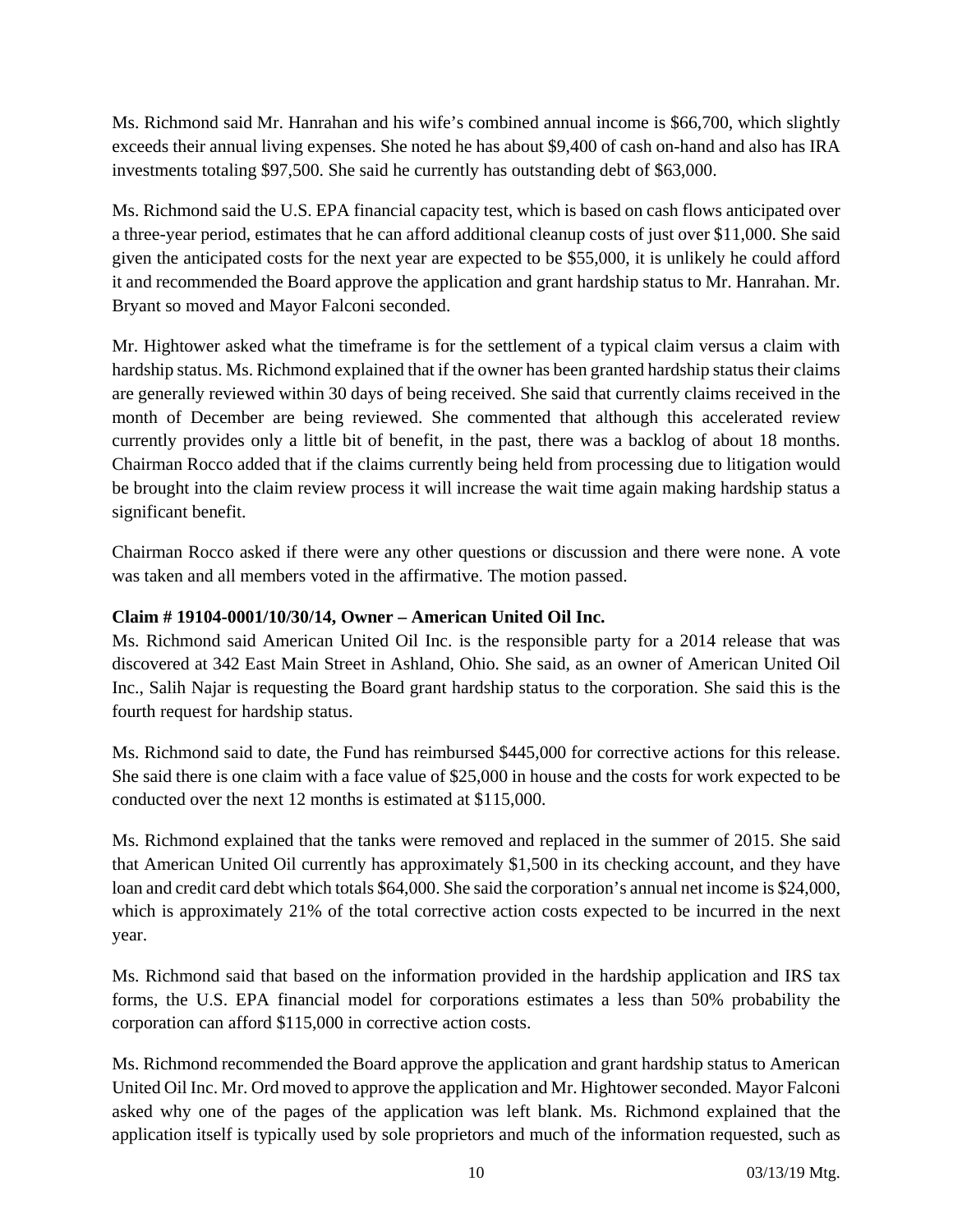household living expenses, does not apply to corporations. The Chairman asked if there were any other questions and there were none. A vote was taken and all members voted in the affirmative. The motion passed.

# **Certificates of Coverage – Ratifications:**

Chairman Rocco called upon Starr Richmond, Executive Director, to present the lists of owners who have either been issued or denied a Certificate of Coverage for ratification by the Board.

Ms. Richmond said the lists behind Tabs 9, 10, and 11 are listings of facilities that since the January Board meeting had been issued or denied a program year 2016, 2017, or 2018 Certificate of Coverage.

Ms. Richmond said the process used to review the fee applications and issue or deny a Certificate of Coverage includes a review for completeness to determine full payment was received; financial responsibility for the deductible has been demonstrated; and the owner has certified with his signature that he is in compliance with the State Fire Marshal's rules for the operation and maintenance of petroleum underground storage tanks. She said, if these requirements are met and if the tanks existed in previous years, a Certificate for the subject tanks has been issued to the owner in at least one of the prior two years, then a Certificate of Coverage is issued.

Ms. Richmond explained that if deficiencies or compliance issues are identified, notice is provided to the owner in accordance with the Board's rules. The owner is provided 30 days to respond to the notice with information to correct the deficiency or compliance issue. If correcting information is not received within this time, a determination denying the Certificate of Coverage is issued to the owner.

Ms. Richmond said the Board's rules and the Revised Code make provisions for an appeal of the determination. Ms. Richmond said that throughout this process, the Board's staff works with the owner to correct the fee statement record and, if necessary, refers the owner to BUSTR to correct the registration record.

Ms. Richmond requested the Board ratify her actions with respect to the issuance of the 2016 program year Certificates of Coverage for the 30 facilities included on the list behind Tab 9.

Mr. Hightower moved to ratify the issuance of the 2016 Certificates of Coverage for the facilities listed. Mr. Ord seconded. A vote was taken and all members were in favor. The motion passed.

Ms. Richmond requested the Board ratify her actions with respect to the denial of the 2016 program year Certificate of Coverage for the three tanks included on the list behind the Tab 9 green divider page.

Mr. Ord moved to ratify the denial of the 2016 Certificate of Coverage that was listed. Mayor Falconi seconded. A vote was taken and all members were in favor. The motion passed.

Ms. Richmond requested the Board ratify her actions with respect to the issuance of the 2017 program year Certificates of Coverage to the 16 owners of the 87 facilities included on the list behind Tab 10.